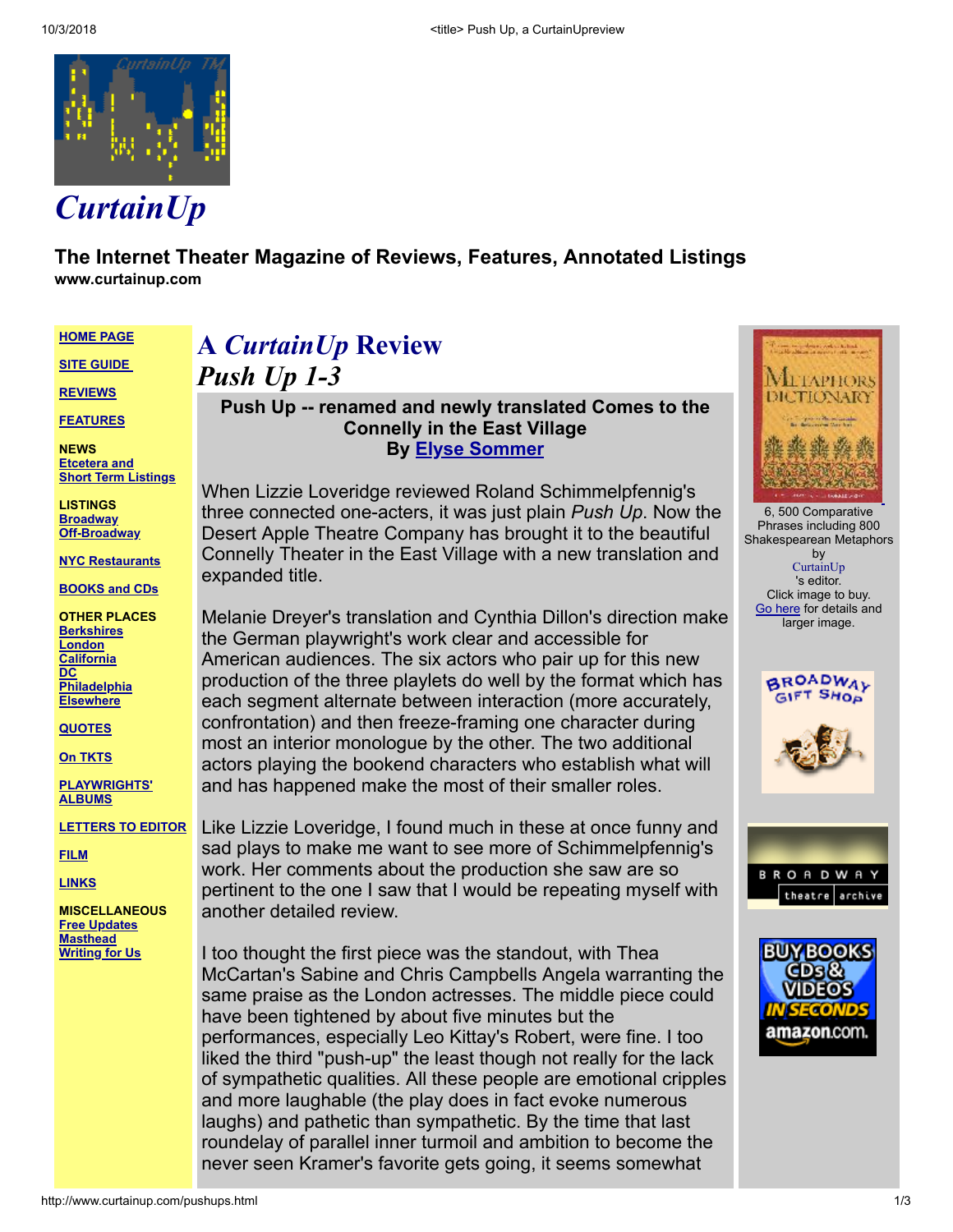too schematic and no longer grabs and amuses quite as much as its predecessors.

Nicholas R. Kestlake's spare staging nicely evokes the nameless, faceless corporate office that could be in just about any European city. The two see-through panels through which we see the shadows of the next set of players ease the transition from one scene to the next. A tall slanted panel creates an apt sense of the tottering egos behind the characters cool facades.

*Push Up 1-3* is another of those theater bargains (tickets are \$15) that more New Yorkers should be aware of before complaining that live theater is too expensive.

## **The current production notes:**

Push Up 1-3

Written by Roland Schimmelpfennig, translated by an American, Melanie Dreyer Directed by Cynthia Dillon

Cast: Ken Bolden, Cate Brewer, Chris Campbell, Steven Hess, Leo Kittay, Thea McCartan and Tashya Valdevit Set Design: Nicholas Kestlake Lighting Design: Todd Field Desert Apple Theatre Company at Connelly Theater, 220 East 4th St (Ave A/Ave B) 9/16/04 to 10/03/04; opening 9/20/04 Running Time: 1 hr 20 mins, without intermission. General seating. Tickets: \$15

> -- Review of the London production by Lizzie Loveridge

*The way I see things, there can only be two reasons why you don't trust me: one - my age, and two - my sex.* --- Sabine

*Push Up* is German playwright Roland Schimmelpfennig's first play to be produced in Britain but another, *Arabian Night*, which was nominated play of the year by six German critics, comes to the Soho Theatre at the end of April. This play, which is three linked playlets, each with a pair of actors, kicks off the Royal Court's International Playwrights Season. All the characters work for the same organisation and each pair is in competition with each other on the employment ladder, pushing upwards for success. A prologue and an epilogue sees two security people, Heinrich, (Peter Sproule) setting the scene, and Maria (Flaminia Cinque) bringing things to a close.

Angelika (Sian Thomas, we have been told by Heinrich, owns the corporation and lives with the mysterious Kramer, who runs it. Angelika is interviewing Sabine, (Lucy Whybrow) a woman probably twenty years her junior, who is both attractive and successful. Although the interview is professional it quickly becomes obvious that the rivalry is personal.

In the second pairing, bright young things Robert (David Tennant) and Patrizia